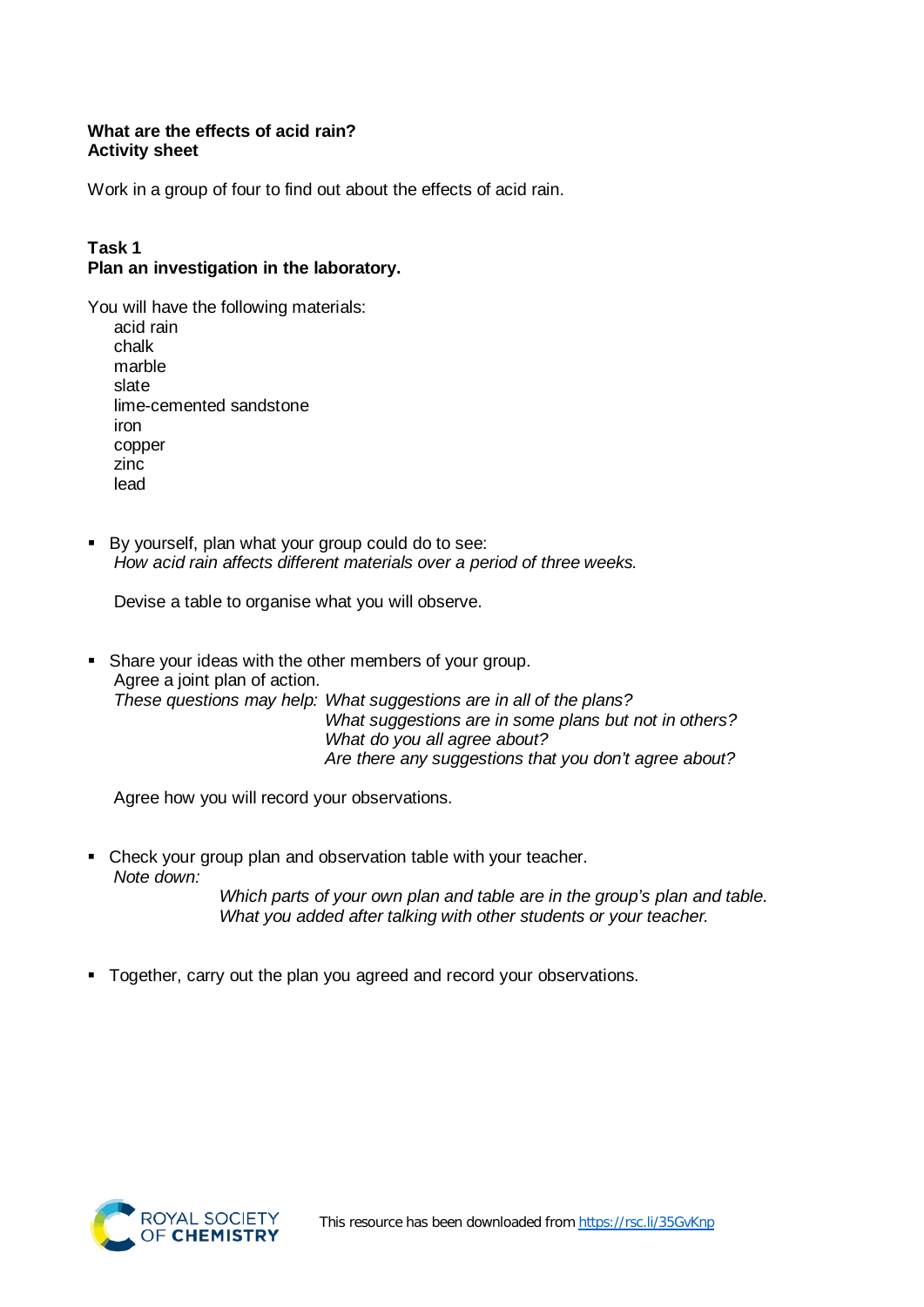## **My contributions to finding out about the effects of acid rain**

**Name …………………….**

**Task 1**

My plan for our investigation is

My suggested table is

What parts of my plan are included in our group plan and what I have added to my plan and table as a result of talking to other students and my teacher: